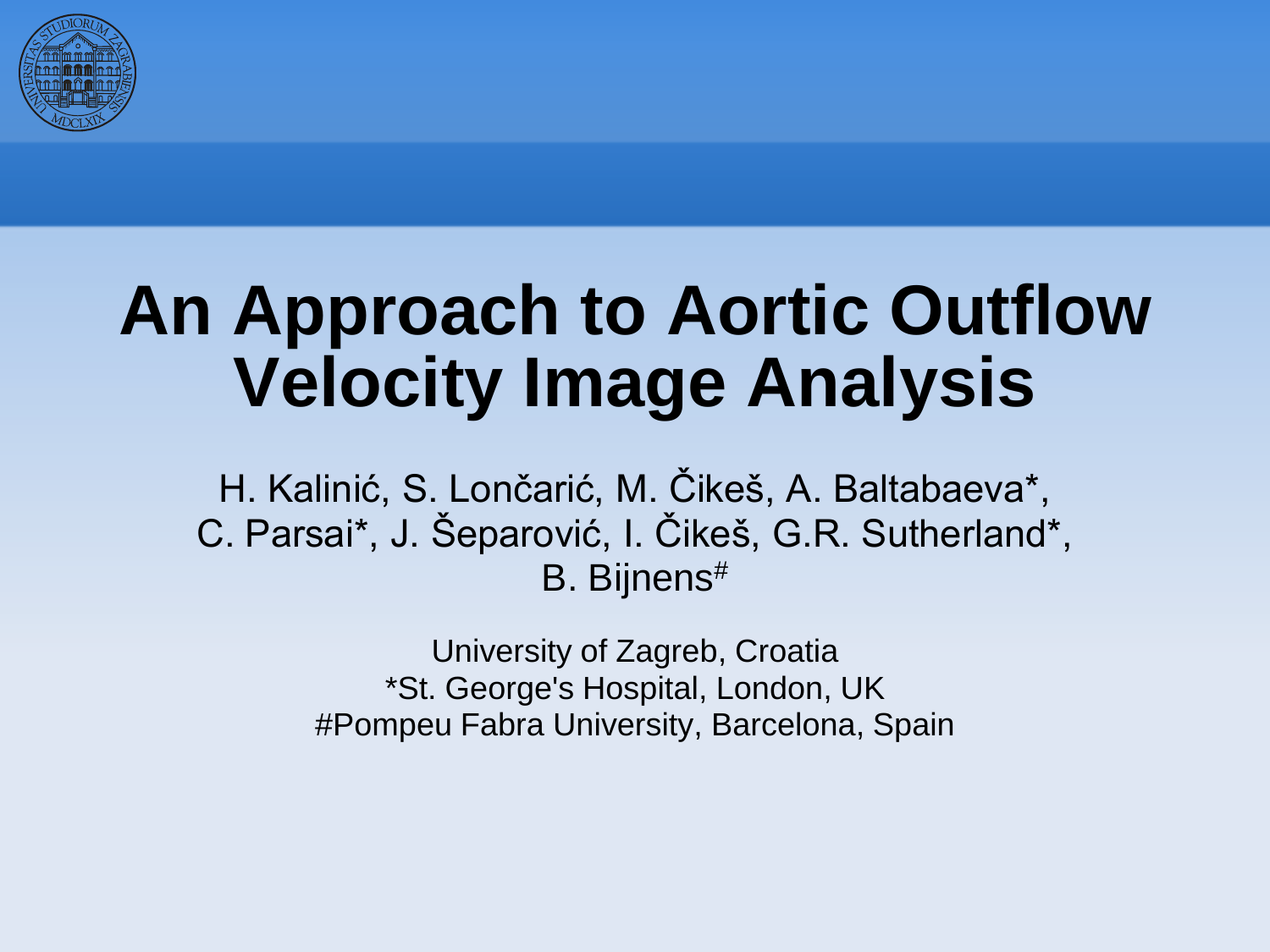

- Detection of changes in cardiac function is important for diagnosis of coronary artery disease (CAD)
- DSE Dobutamine stress echocardiography is a non-invasive method used for quantification of ischaemia (E. Meri, G. R. Sutherland 2004, EHJ)
- **Blood velocity and cardiac deformation are** related (ed. Sutherland et al., 2006)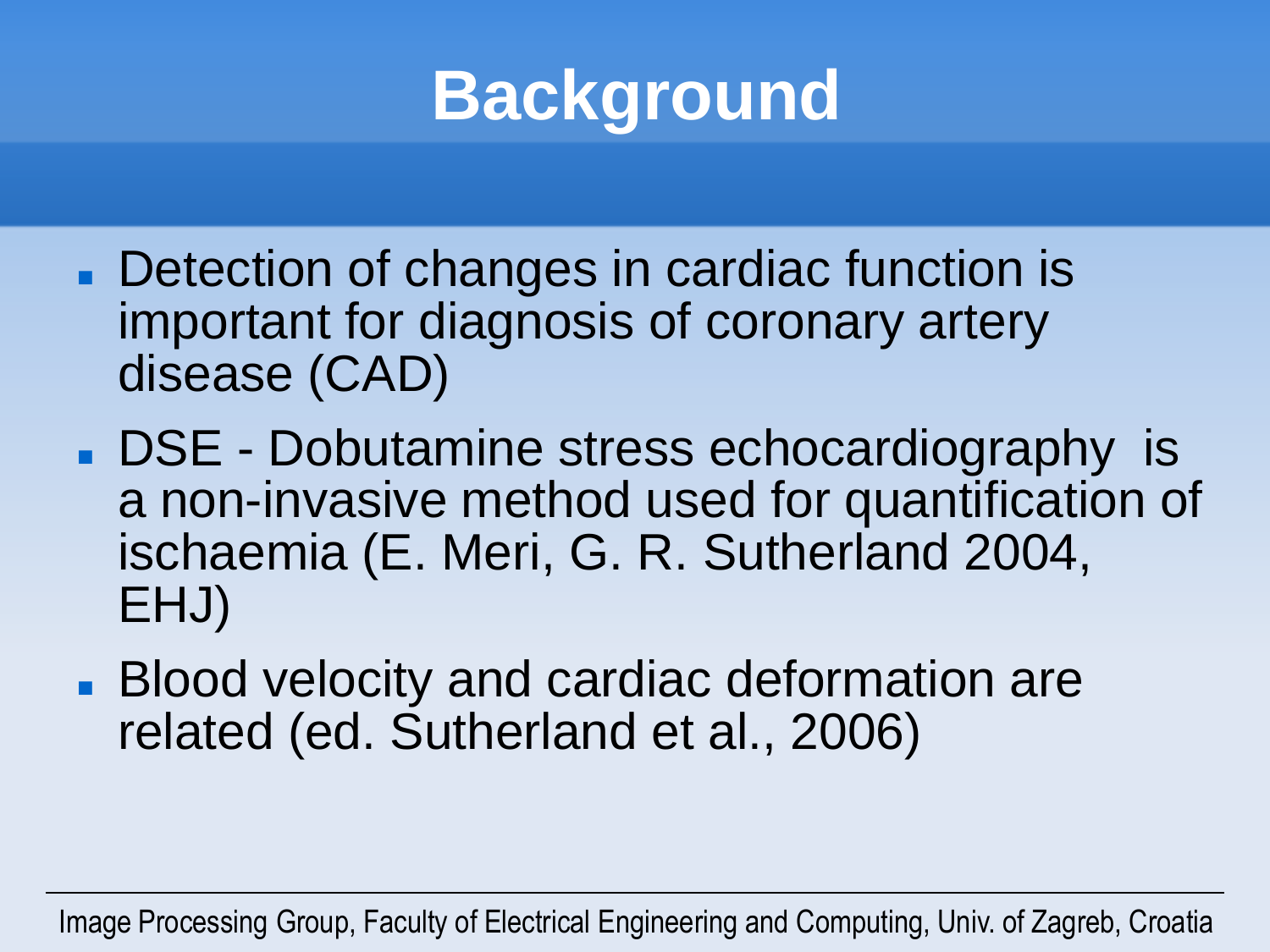# **Aortic Outflow Profile Images**



- **Aortic outflow profile** images show blood velocity
- **Profile of the aortic.** outflow velocity provides information on global myocardial function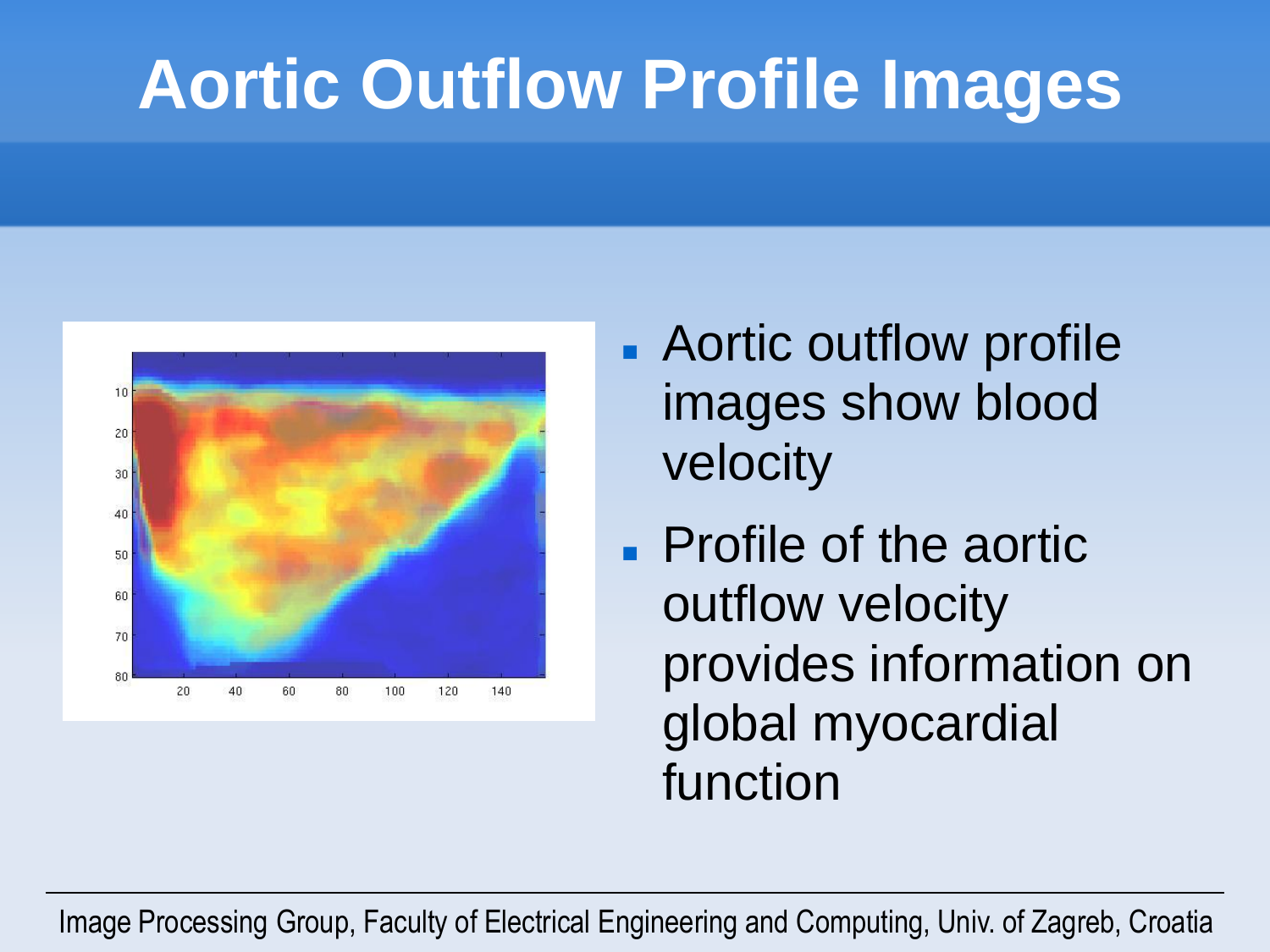

**There is a correlation between the morphology** and duration of aortic outflow velocity profile and myocardial function.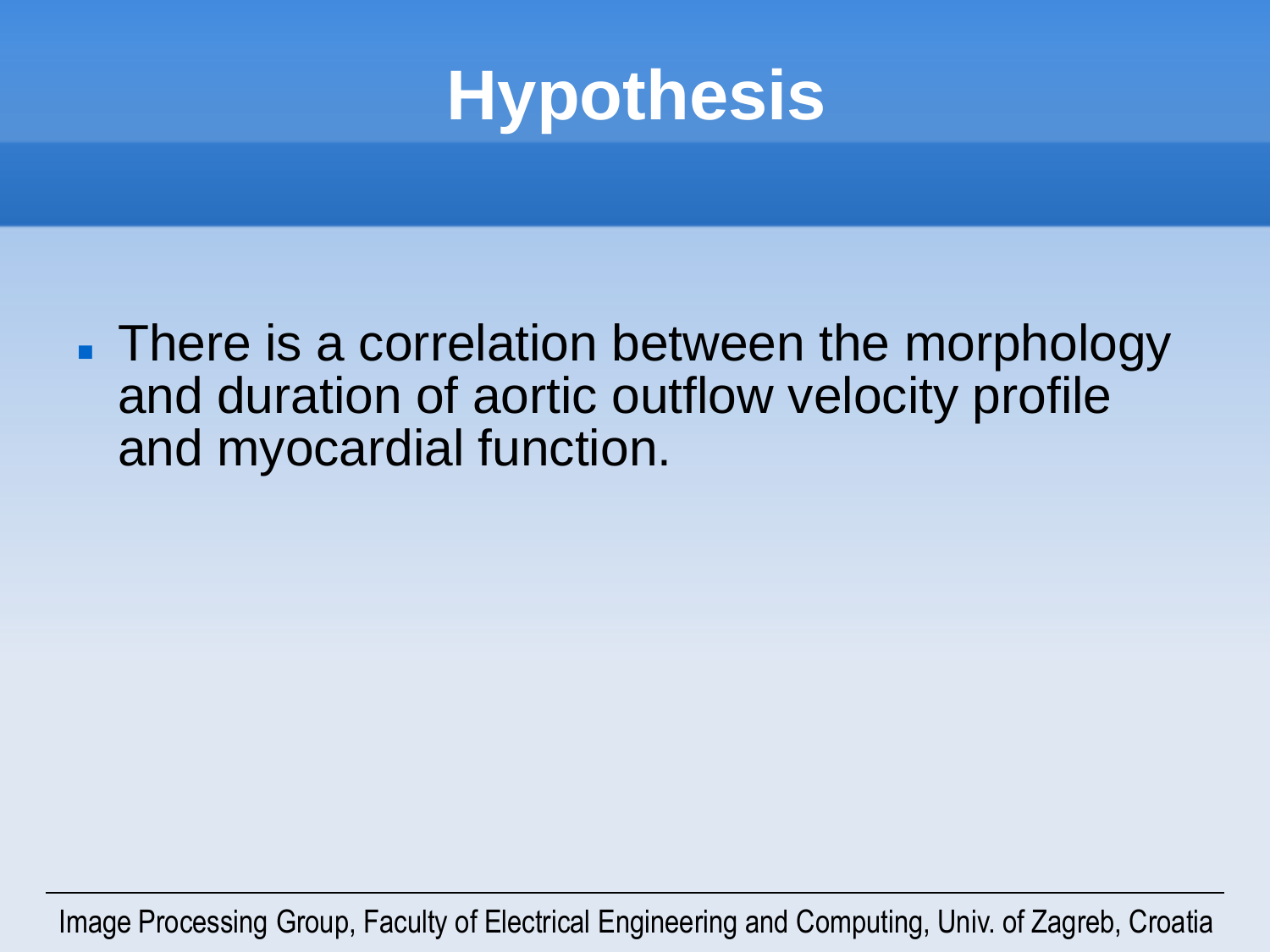#### **Proposed Method**



A method for aortic outflow velocity profile image analysis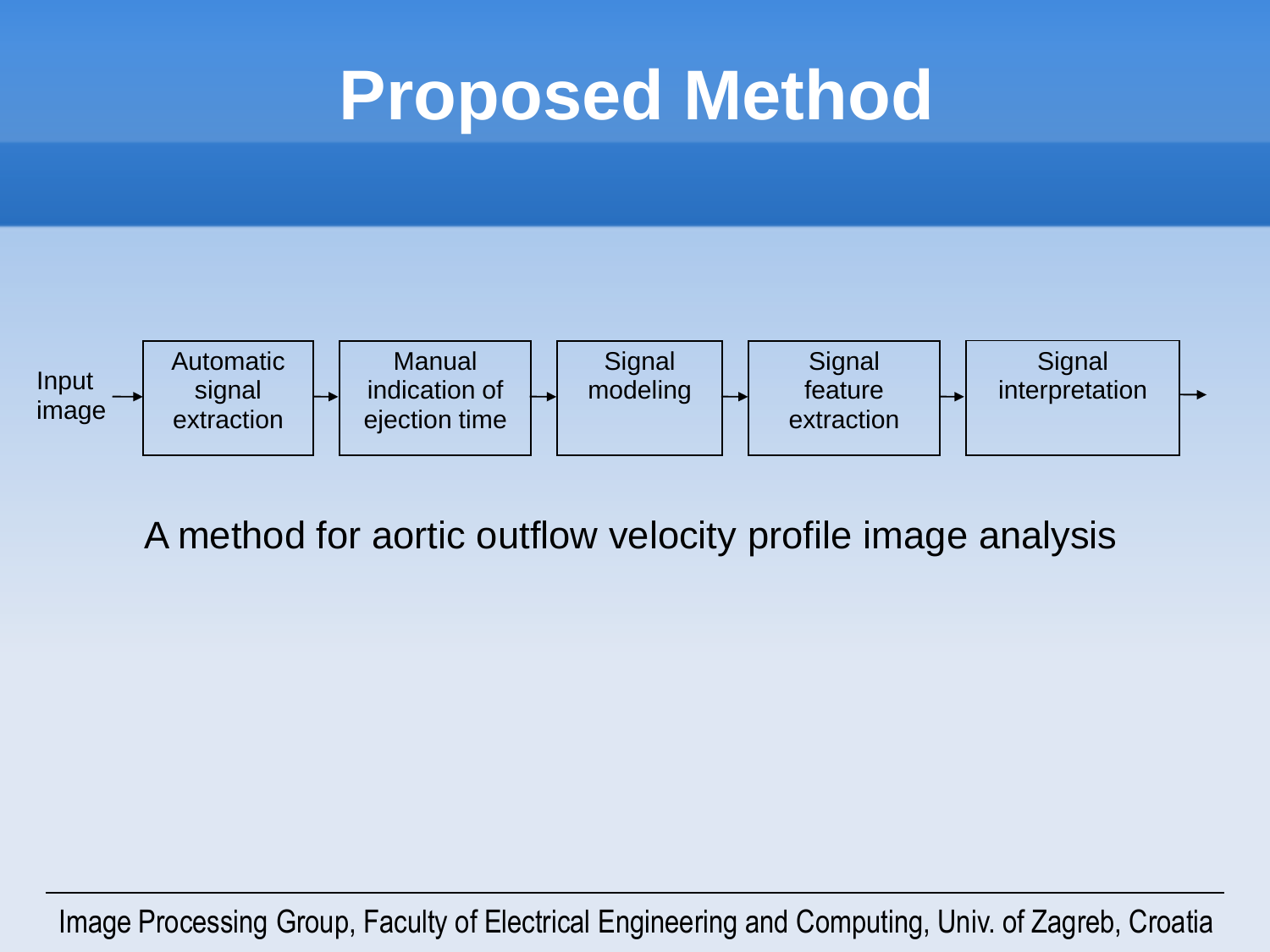## **Data Acquisition**

#### Cardiographic scanner (Vivid 7, GE Healthcare)

- **Apical 5-chamber view**
- **Echopac workstation (GE Healthcare)** 
	- **Images exported in Hierarchical Data Format (HDF)**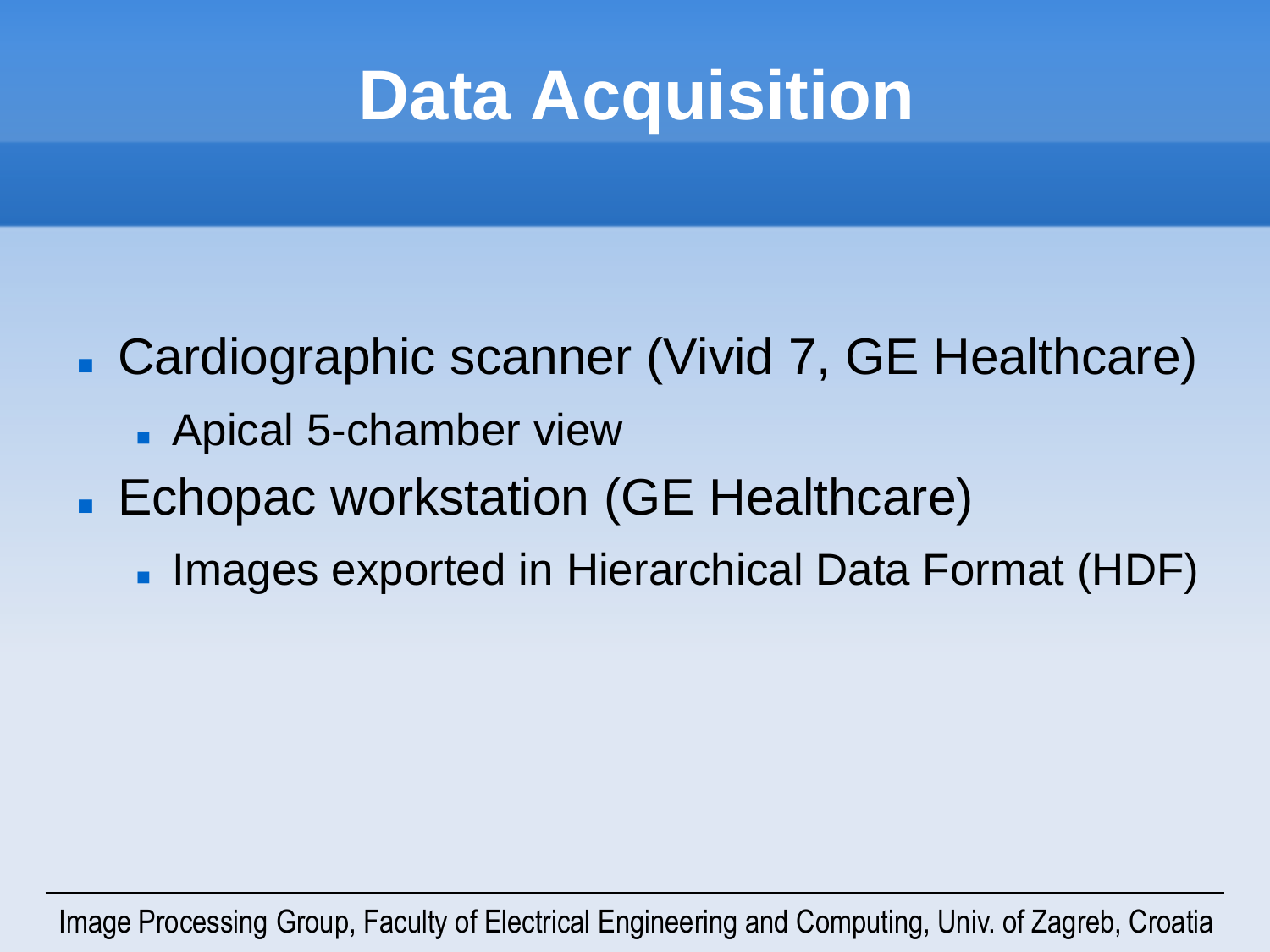# **Automatic Signal Extraction**



- Step one
	- **Projecting the image onto the y-axis**
- Step two
	- **Cross-correlation with negative sine**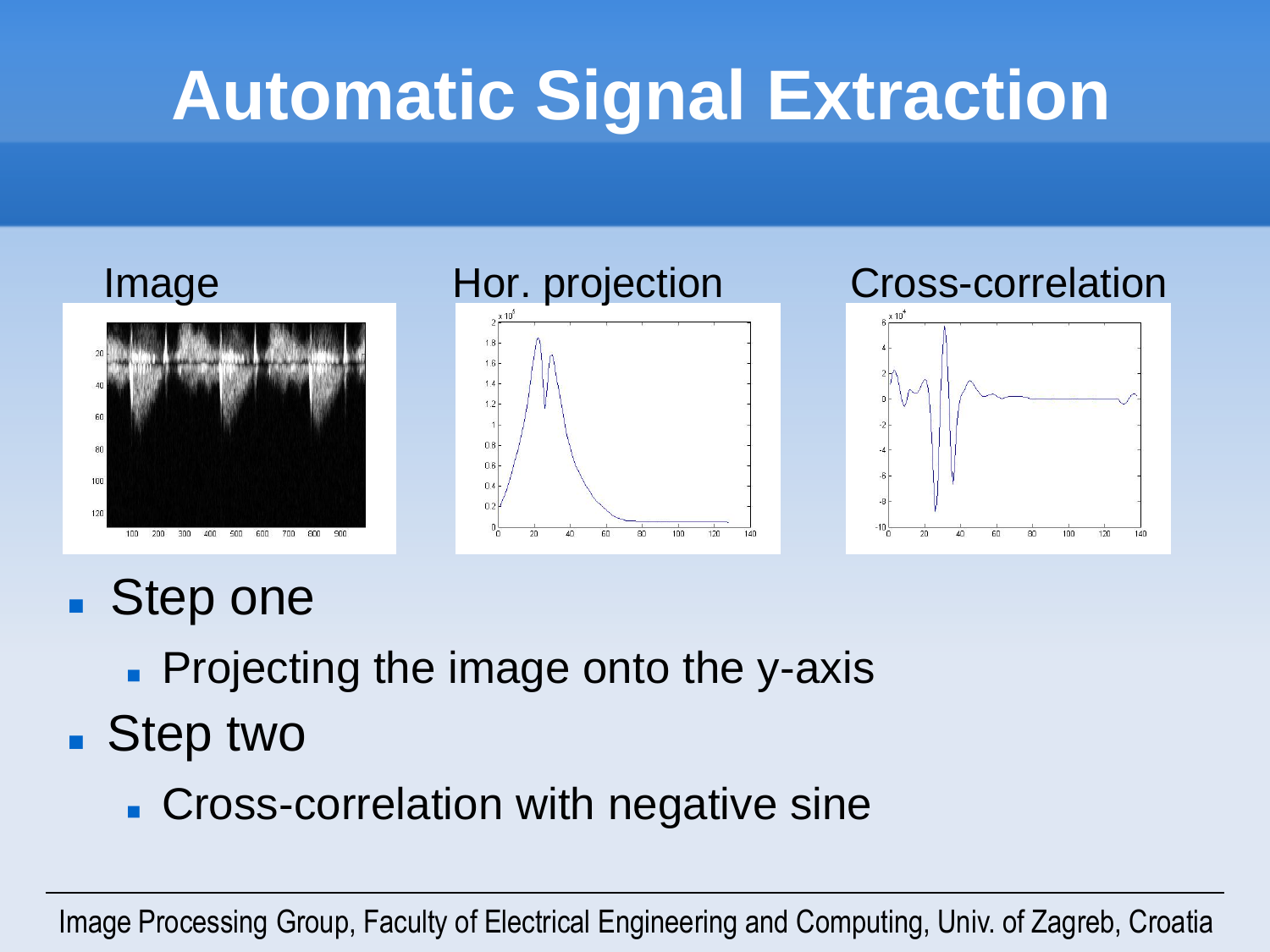# **Automatic Signal Extraction**



#### ■ Step three

- Discarding the negative part of the signal
- Step four
	- **Envelope detection by thresholding**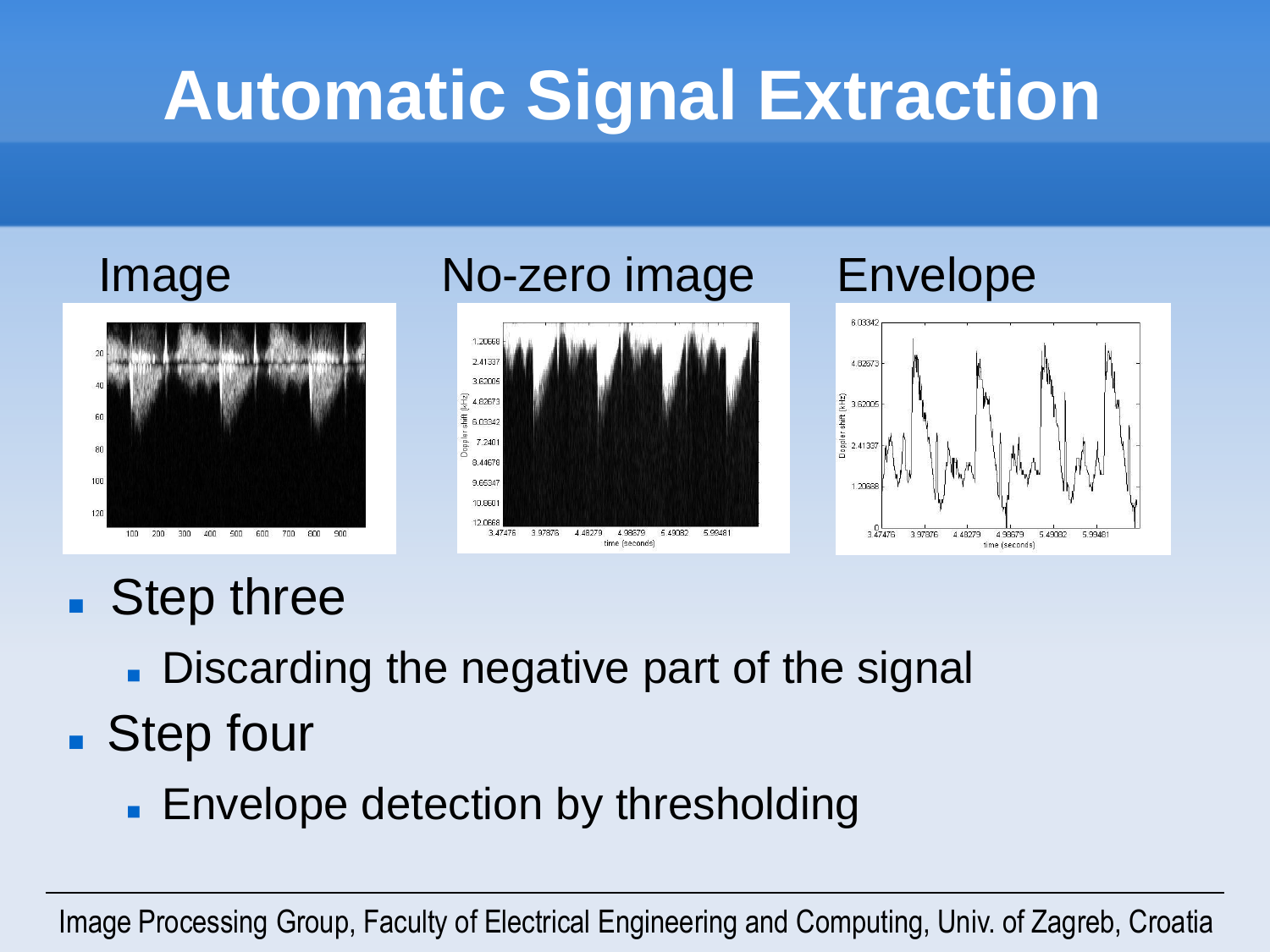## **Manual Signal Segmentation**

#### **Manual control and timing of the cycle**

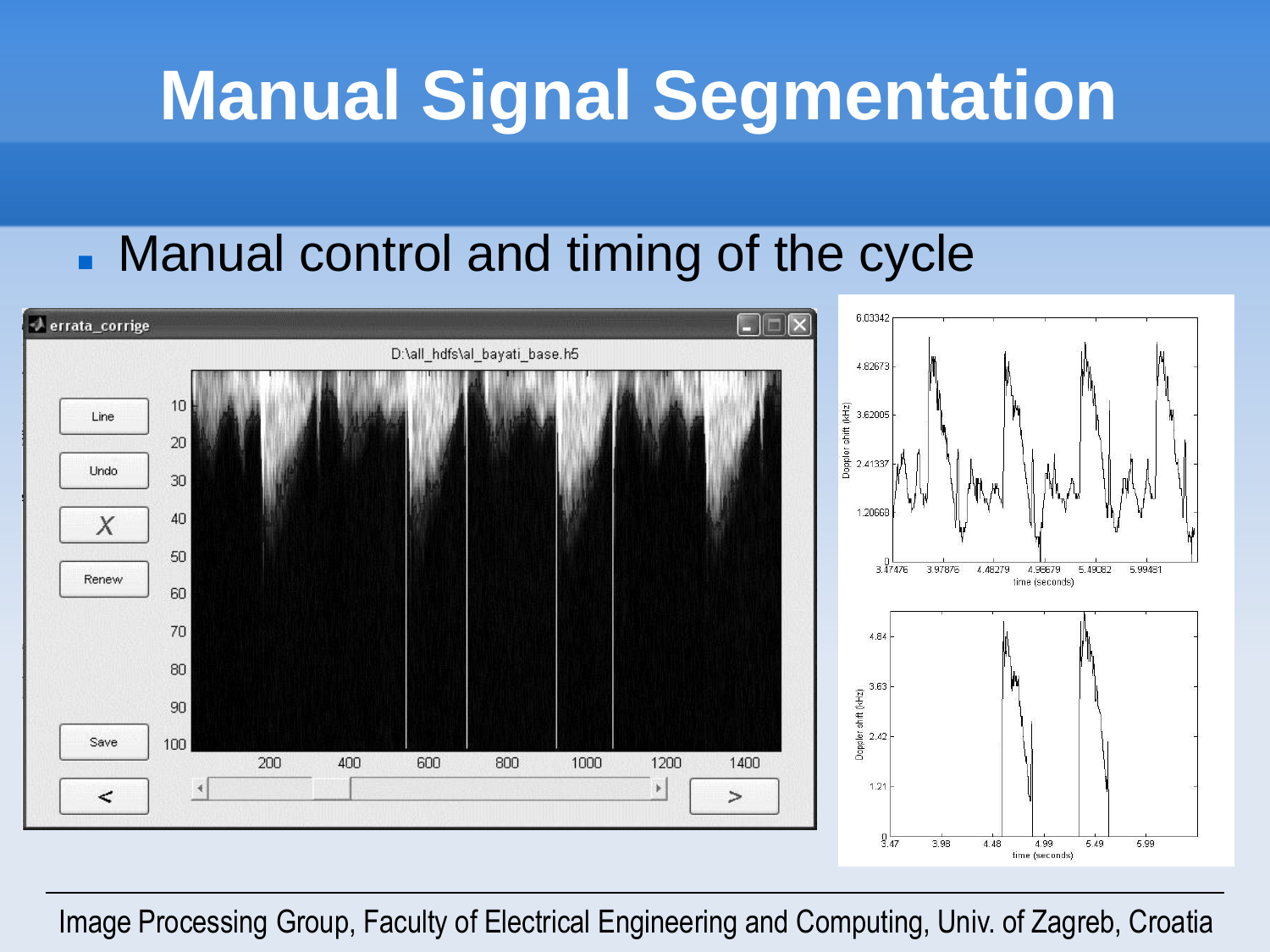# **Signal Modeling**

#### **Filtering in Fourier domain Piecewise cubic approximation**

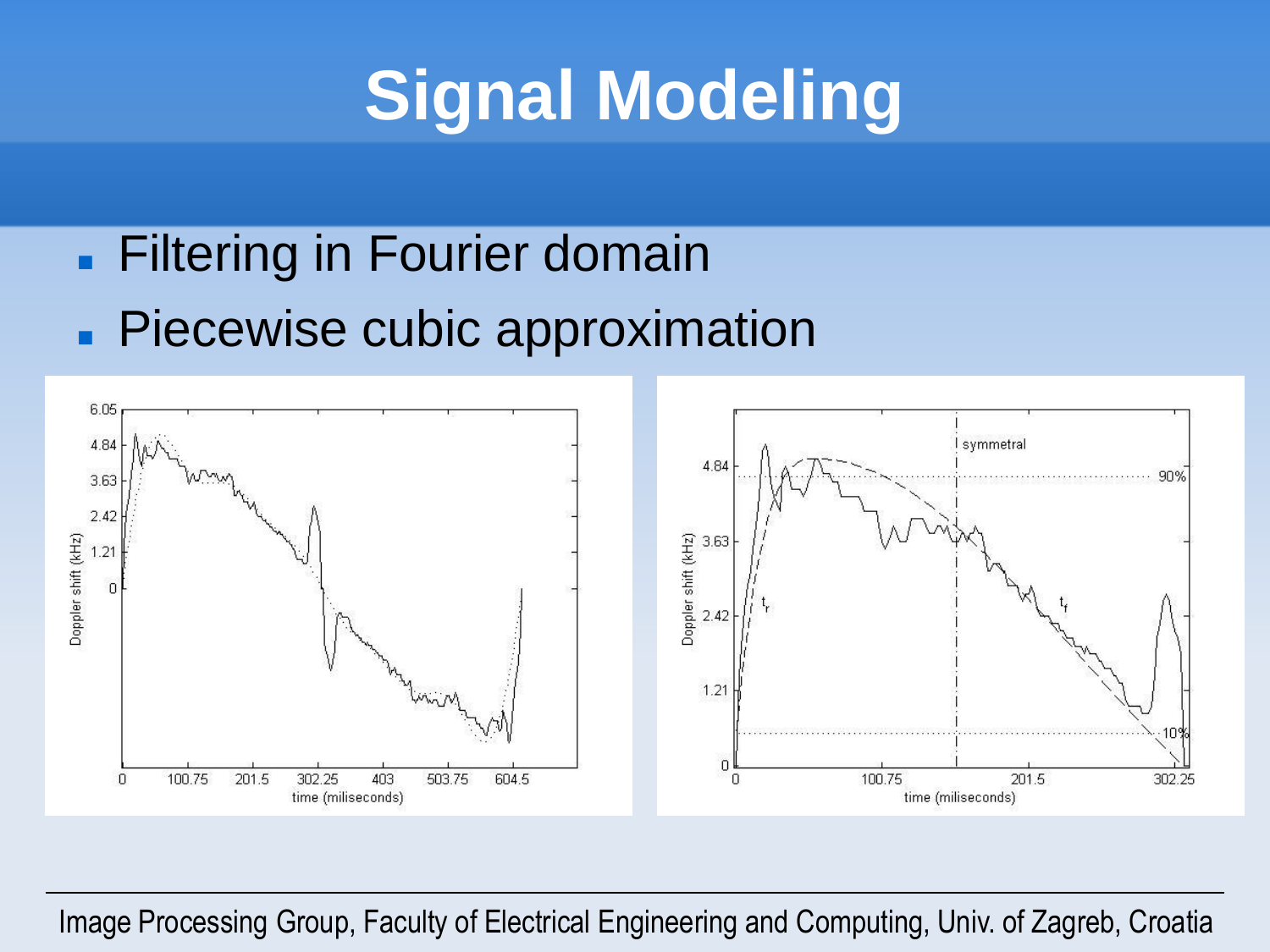## **Signal Feature Extraction**

- 14 features
	- **Rise time**
	- Fall time
	- **Harmonics**
	- Area
	- **Asymmetry measure**
	- ...

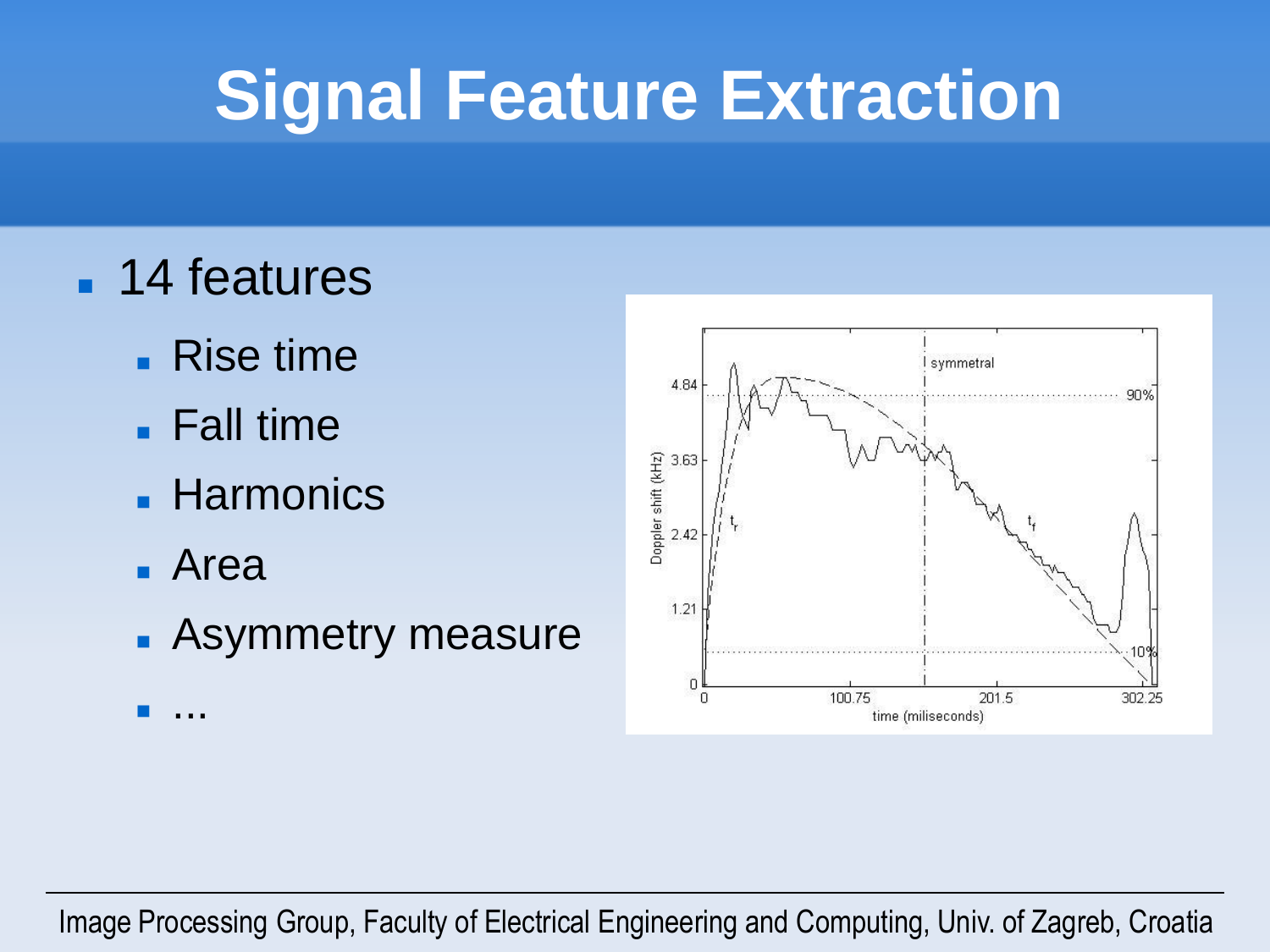## **Results: Signal Interpretation**

**Two signal features (fall time and symmetry** factor)

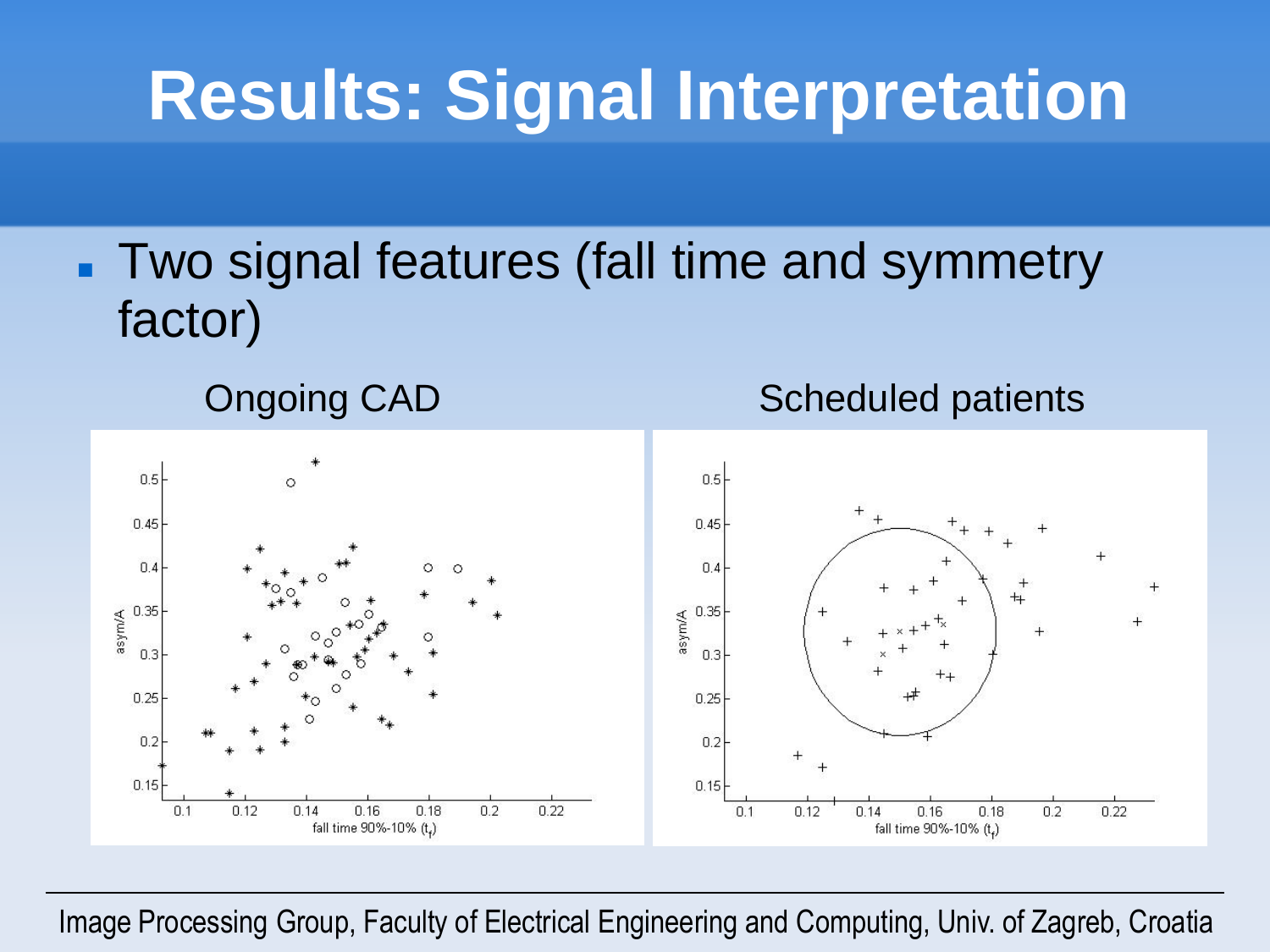## **Statistical Aortic Profile Atlas**

- Step 1: Construction of statistical atlas of aortic outflow profiles for normal cases
- Step 2: Comparison of a new patient case with the atlas in order to:
	- **Perform atlas-based segmentation**
	- **Measure similarity of a patient to normal cases**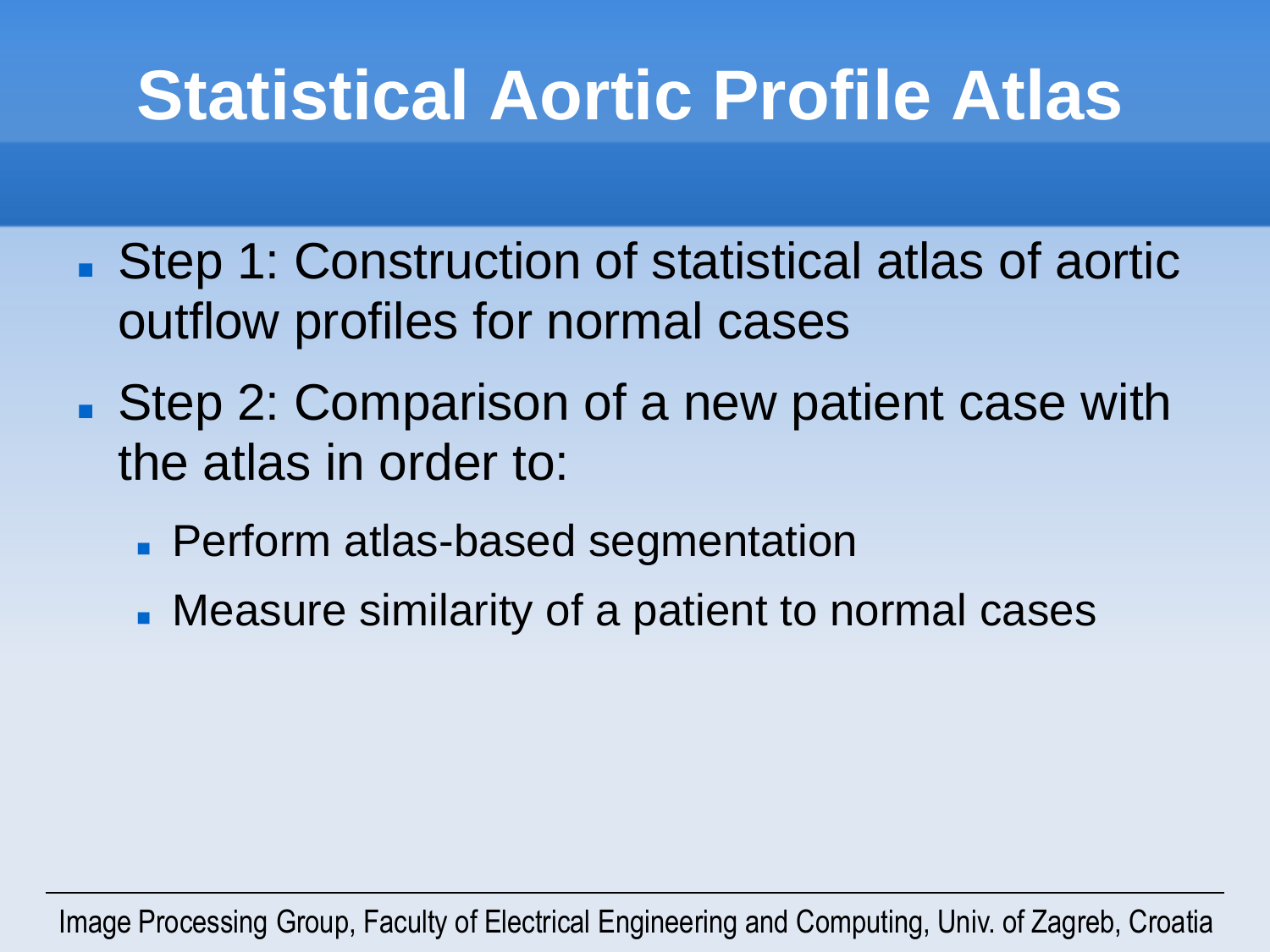### **Construction of Atlas**

- Step 1: Select a population of normal cases
- Step 2: Choose a case which is "most average" in the sense of maximizing a criterion of geometrical similarity to all other normal cases
	- Geometrical similarity is measured by the amount of scaling required to match one aortic profile image to another
- **Step 3: Register all images to the reference image**
- Step 4: Calculate average of all registered images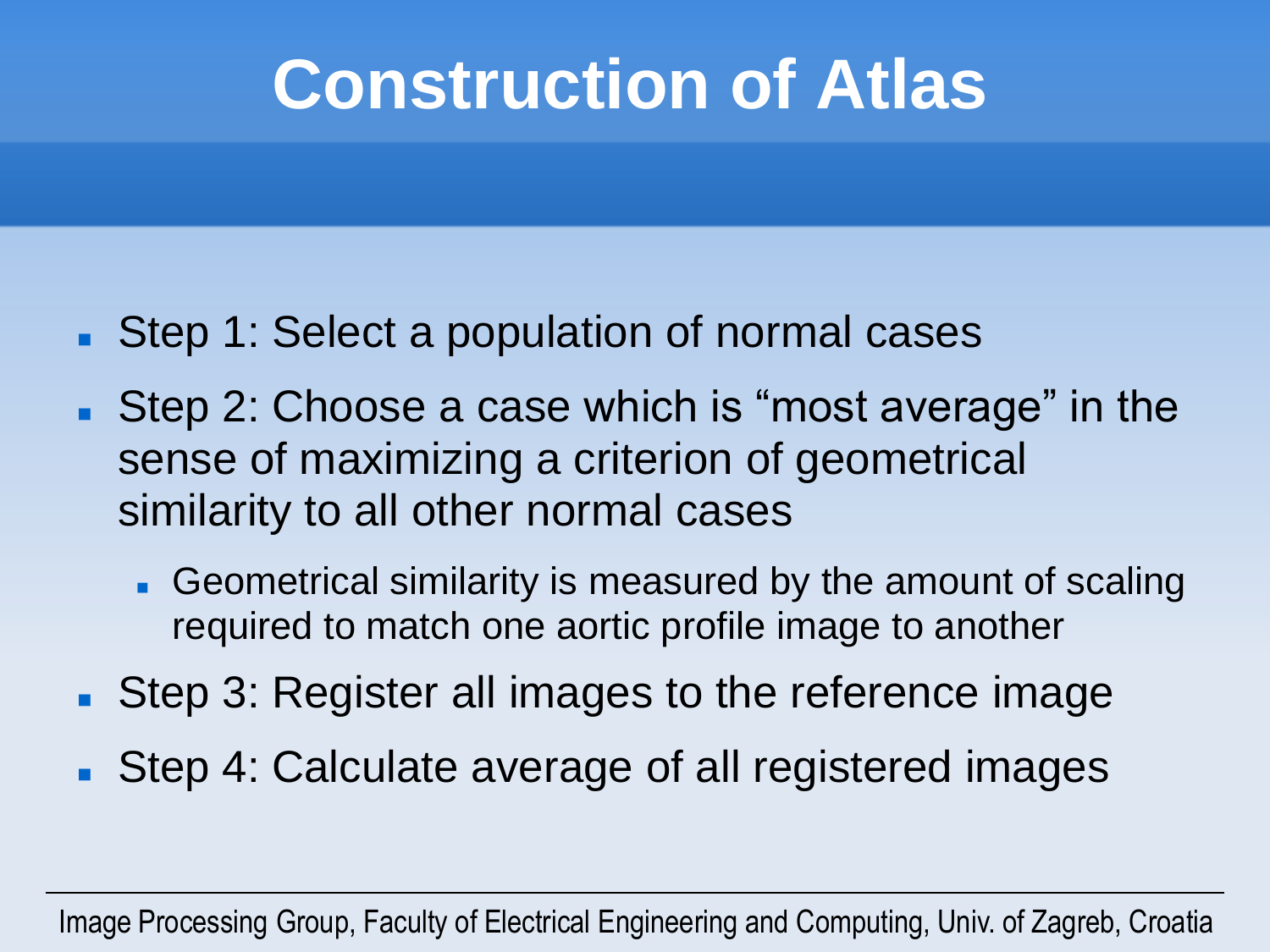# **Aortic Profile Image Registration**

- **Mutual information used as image similarity** measure
- **Genetic algorithm used for maximization of** mutual information
- Scaling image transformation
	- **Image divided into 10 vertical bands, which are** scaled vertically
	- **Transformation defined by 10 scaling factors, one** for each vertical band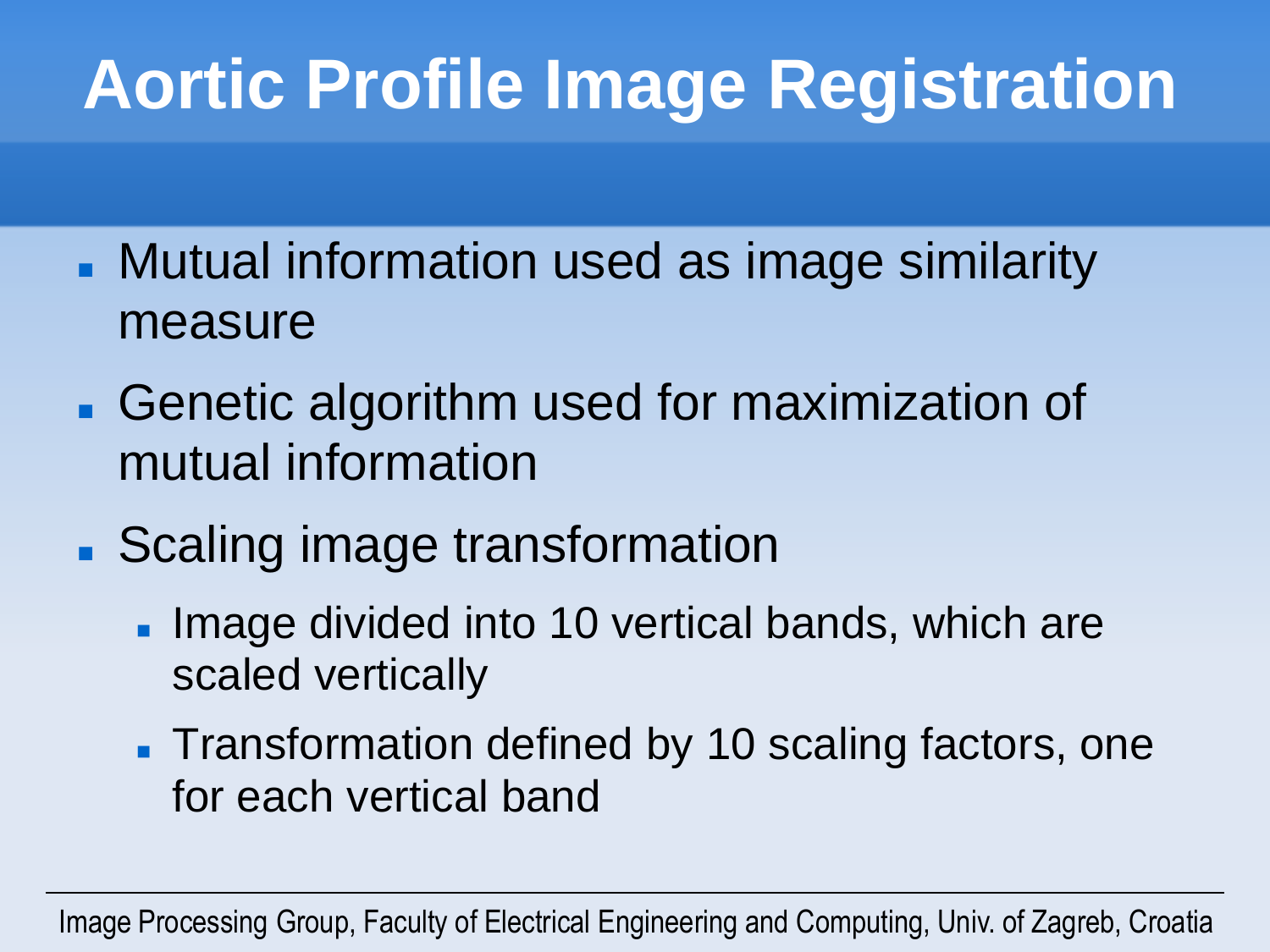#### **Statistical Aortic Profile Model**





#### Grayscale Pseudocolored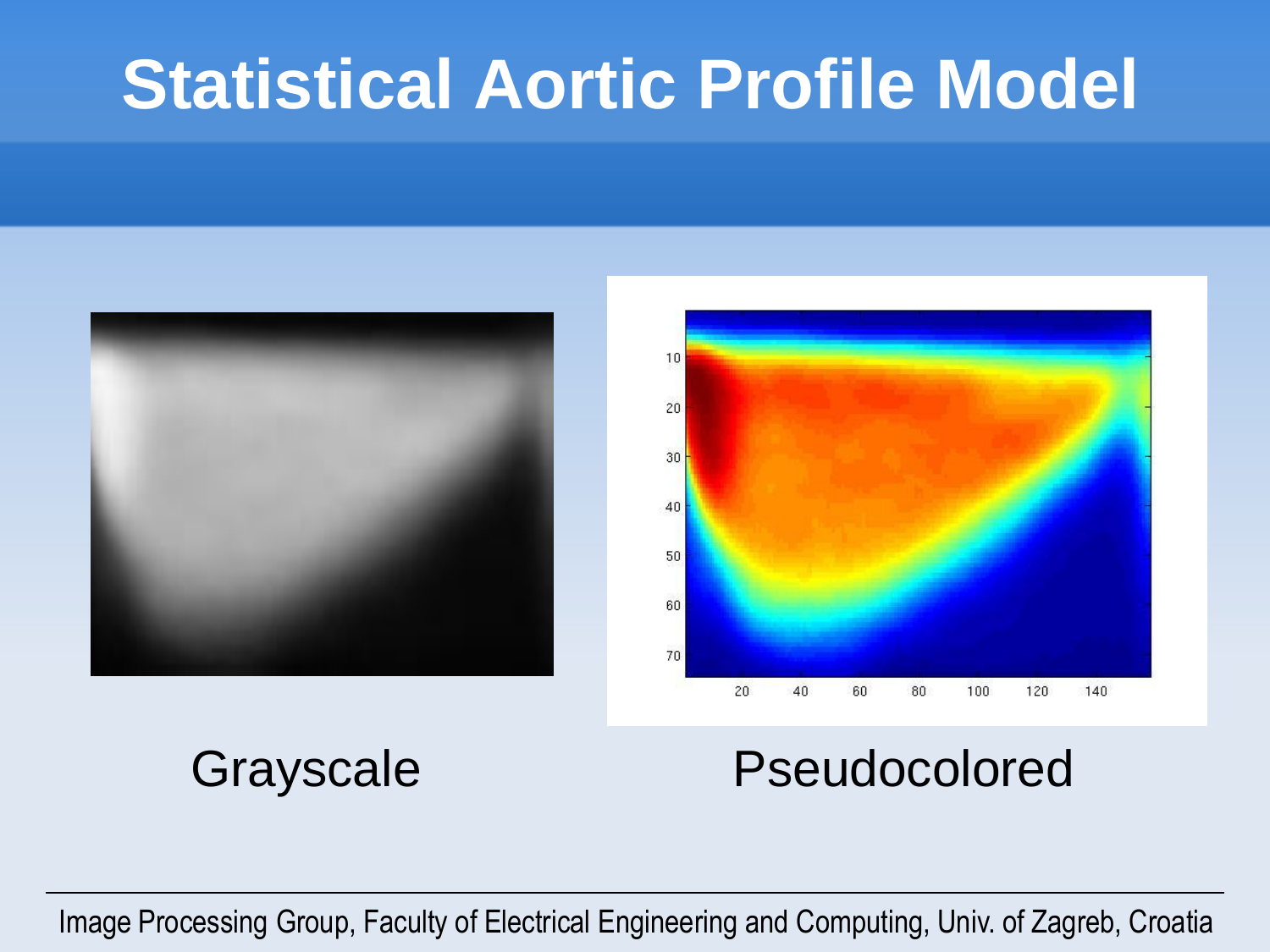#### **Results**

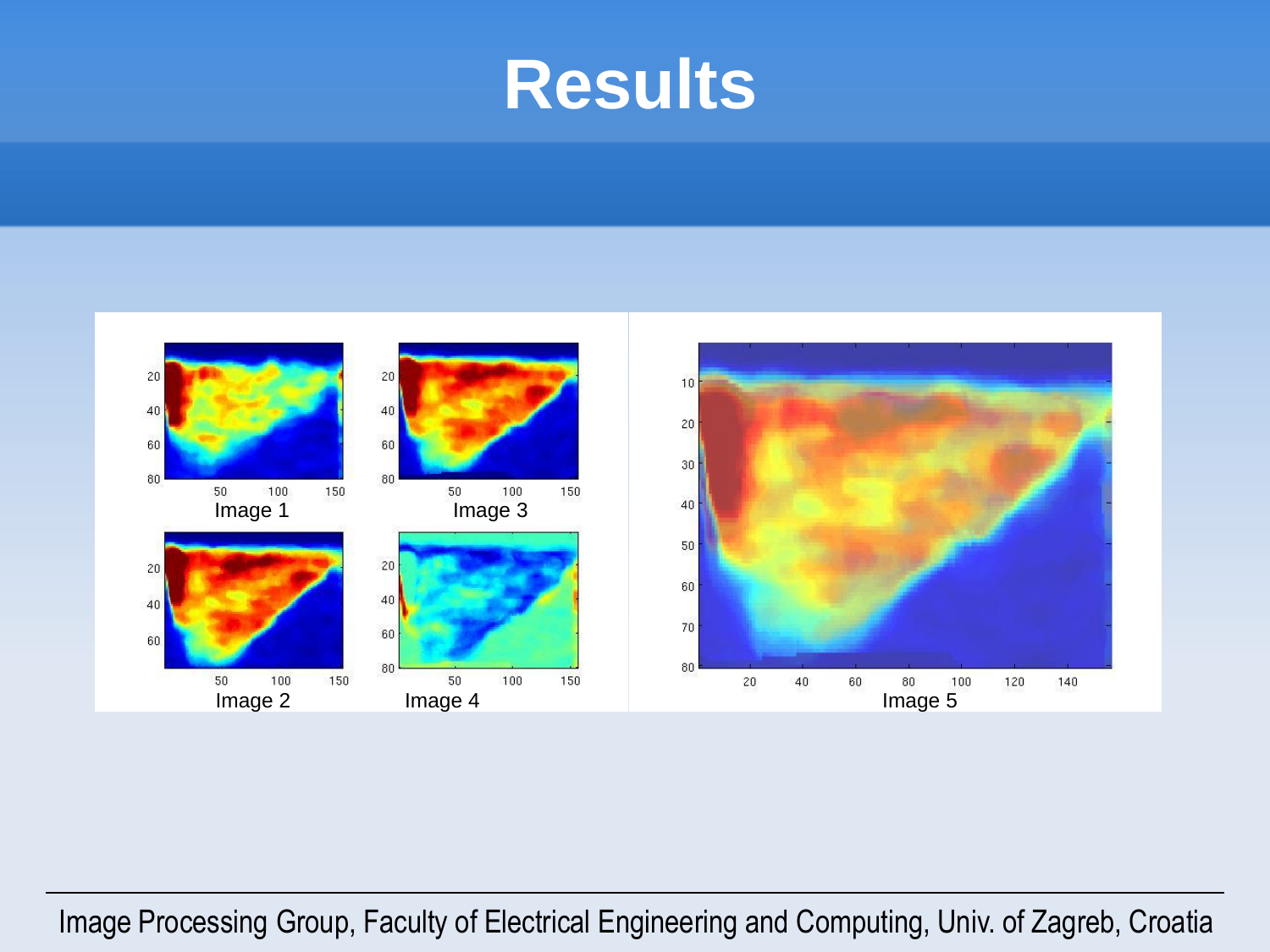#### **Results**